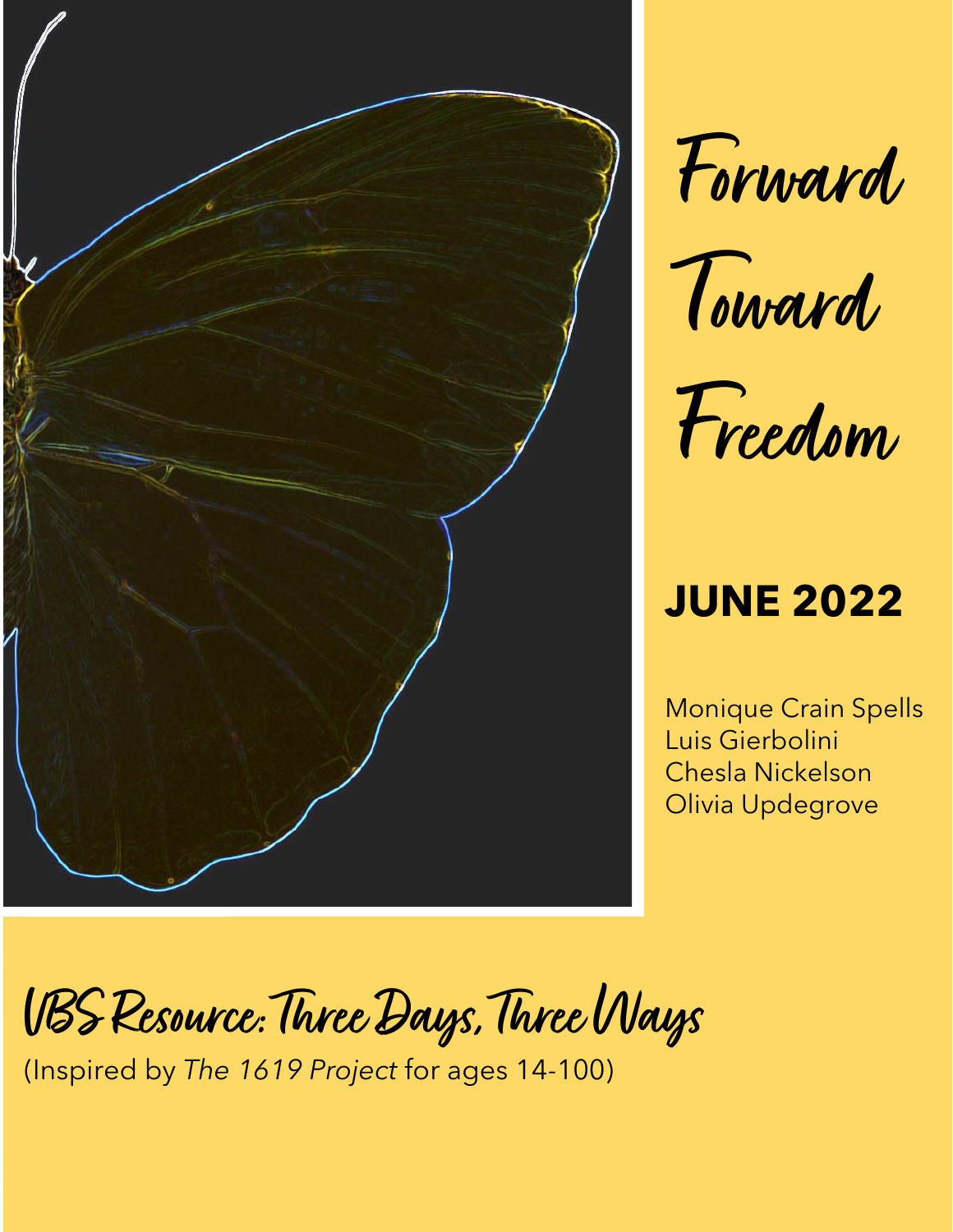**Experience Overview**

Summer is here! There is more free time to explore, listen, reflect, and learn. Disciples are learners. Our commitment to forward movement is essential to this part of our identity. As [our preamble](https://disciples.org/our-identity/the-design/) states, "In the communion of the Holy Spirit, we are joined together in discipleship…" Together we learn. Together we follow Christ. It was never the intention of Jesus we would walk out our faith in isolation. Domestic terrorism, the pandemic, and growing inequality have brought forward the inevitable fact of our existence *in community*. On any given day, at any given time, the action or inaction of our neighbors can change our lives.

"In 1996, the General Board of the Christian Church (Disciples of Christ) approved the formation of a church-wide process to discern the nature of racism in North America and to develop ways of helping congregations address racism. Out of this process, an [Anti-Racism/Pro-Reconciliation initiative](https://reconciliationministry.org/who-we-are/the-initiative/) was put before the church in 1998." The work continues.

For this reason, the Office of Christian Education seeks to provide an opportunity for you and your church members or study buddies to take a dive into water that is away from the shore. "Forward Toward Freedom" is a learning experience. We have chosen biblical stories to engage in parallel conversation with excerpts from *The 1619 Project* by Nikole Hannah-Jones*.* In 2019, The *New York Times* launched *The 1619 Project*--a collection of historical truths related to slavery and the African American experience of ongoing, legalized racism. Ranging in evil from the most murderous acts to systemic oppression across every institution at work in the country, these are lessons we do not encounter in schools or hardly preach about on Sundays. Your three days include the following:

- *Day One Freedom of Culture* (two biblical stories, two book spotlights, video, discussion, and an activity)
	- Supplies: Bibles/Bible apps, pages from a book in a foreign language
- *Day Two Freedom of Body* (two biblical stories, two book spotlights, discussion, video, and an activity)
	- Supplies: Bibles, several flat sheets, scissors, fabric paints, paint brushes, safety pins, old belts
- *Day Three – Freedom of Mind* (two biblical stories, two book spotlights, discussion, song, and closing ritual)

[Juneteenth](https://www.discipleshomemissions.org/congregations/african-american-congregational-nurture/resources/juneteenth/) is approaching and some cannot seem to determine appropriate ways to engage this new federal holiday. We see failed attempts in the production of ice cream by big box grocery stores and watermelon salads on museum menus, yet none of these efforts show any indication of engaging the history—the cause of the holiday. It is the oldest known celebration commemorating the ending of slavery in the United States. Dating back to 1865, it was on June 19, Union soldiers, landed at Galveston, Texas with news that the war had ended and that the enslaved were now free. This was two years after President Abraham Lincoln issued the Emancipation Proclamation. Juneteenth was recognized as a federal holiday in 2021. More than two decades earlier, Juneteenth was made a state holiday in Texas. For more than a century prior, since 1866, this has day has always been celebrated. Even though Juneteenth items may be showing up in major stores and media for the first time, Juneteenth has been acknowledged and celebrated for over 155 years. "Juneteenth is not a new thing; it is a true thing."

It is fair to presume some are afraid to talk about the ugliness of kidnapping and enslaving people in the "land of the free;" however, 2 Timothy 1:7 teaches us, "God has not given us a spirit of cowardice, but of power, love, and self-discipline." Granny may have taught the scripture to you this way, "God has not given us a spirit of fear, but of love, power, and a sound mind." We know that to walk with Jesus, and lead as he did, the truth must be welcome among us. Our God is strong enough to carry us through truth. Our faith in God must be strong enough to make room for it. This resource is to support you in making room.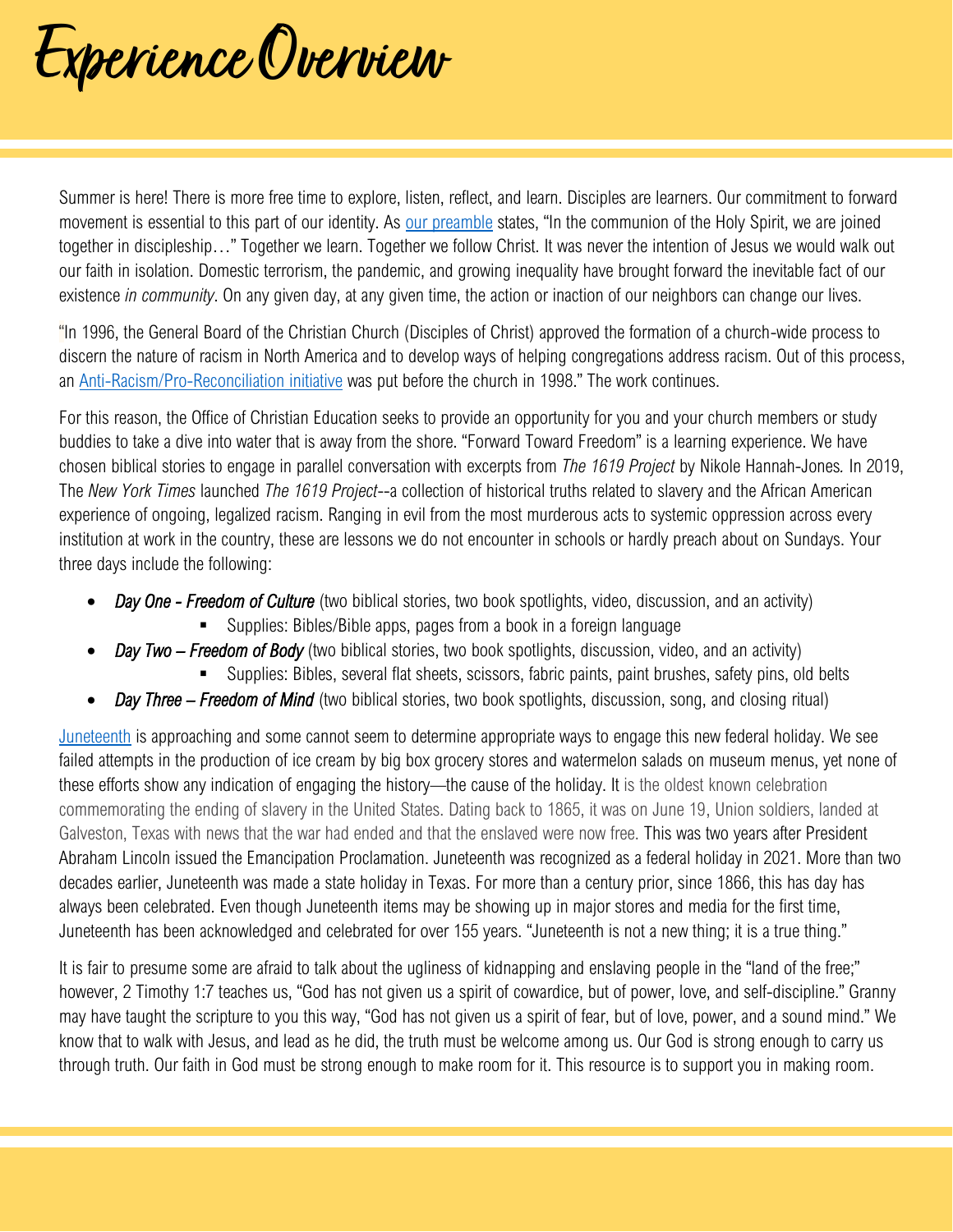**Freedom of Culture: DAY ONE**

Culture is defined in numerous ways. Here are just a few definitions we found from Oxford and Merriam-Webster to share with you for the sake of common understanding:

- Customs
- Arts
- Institutions (spaces of worship, learning, recreation, shopping, banking, gatherings)
- Shared values
- Patterns of knowledge

Without even noticing it, our being in the world is wrapped up in culture or cultures. By way of someone's introduction or by travel, we live in and live out culture. Occasionally, you will hear a preacher or teacher remind folk that Jesus did not come to start a new religion; he came to shift the culture. Well, thank God our Jesus came to shift the culture *toward freedom*. Consider this alongside the definitions of culture above.

Now that we have a mutual understanding of what culture is to a people, imagine what it would be like to have one's culture denied in an instant and denied unto the threat of whips, mutilation, or death. Just pause and consider your life waking up unable to not speak or read in your native language, pray to your God, eat familiar food, wear any of your clothes, live with your family, or even decide when to relieve your body.

Take a moment and share with one another your genuine responses to the denial of culture. (20 minutes)

Take a moment and share with one another what makes up your culture. (15 minutes)

Your responses are the seedbed of empathy and change. Empathy allows for understanding and shared emotion with victims. It is much more powerful and forward-looking than guilt, as guilt centers the offender and does little to correct the offense. In the Day One stories and activities, let us hold onto these opening thoughts as a foundation for learning.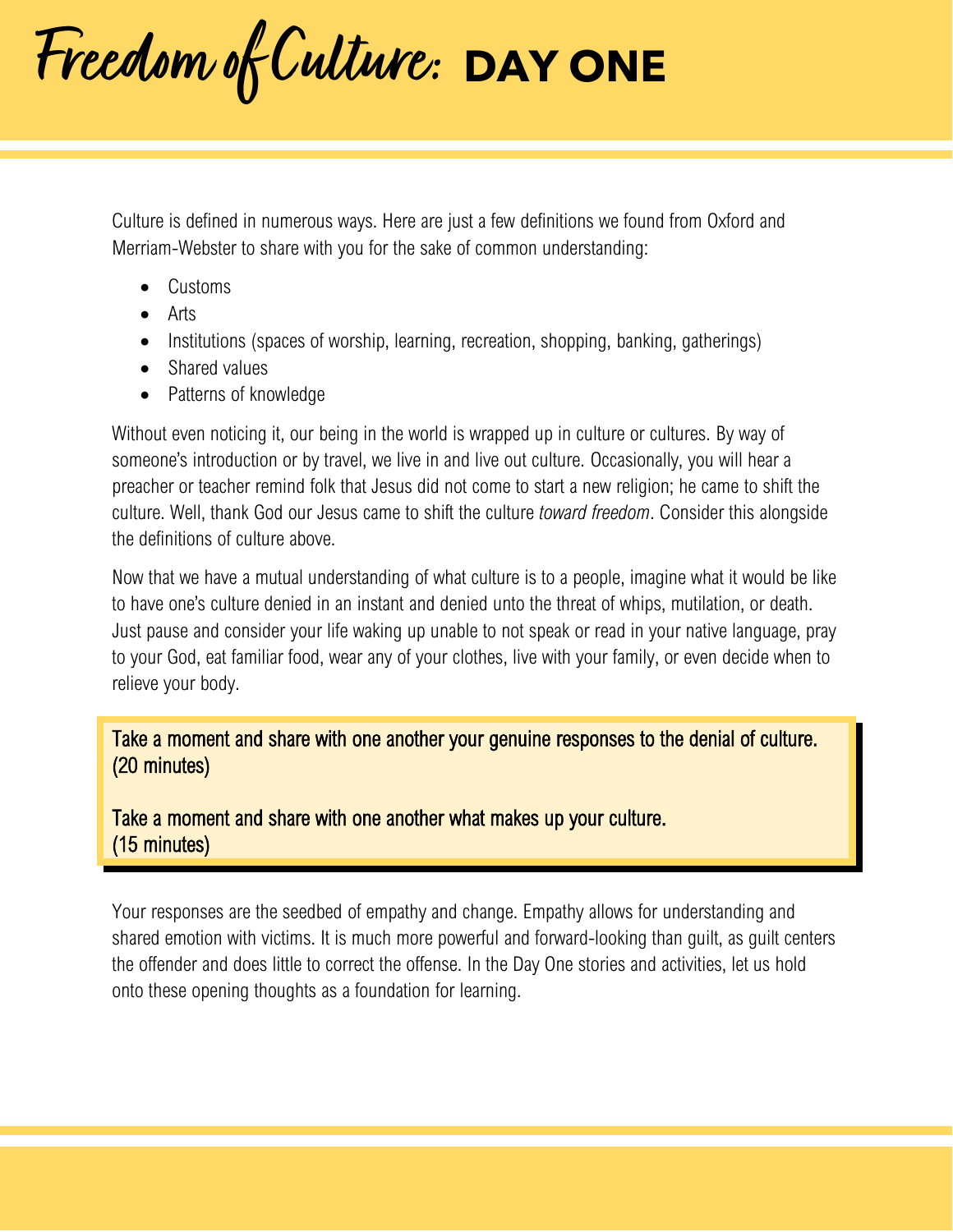Freedom of Culture Monique Crain Spells

**Esther 2 & The White Lion**

"August 1619, a ship arrives near Point Comfort, a coastal port in the English colony of Virginia, which was founded twelve years earlier. The *White Lion* carries some twenty to thirty captive Africans, who are traded to the Virginia colonists for provisions, making them the first enslaved Africans in the English colonies that will become the United States. Among them are a man named Anthony and a woman named Isabella, who gives birth several years later to a child named William." Claudia Rankine authored a poem that blooms the cultural consequences of this moment. Read it together and share reflections.

#### *The White Lion*

Even dawn begins before its beginning And still, in the tale of the beginning that forestalls an end, let's agree a long way from the Kingdom of Ndongo, two English ships pirate a third, the Portuguese *Sāo Joāo Bautista*, and split up its human cargo. The first vessel to land at Point Comfort on the James River enters history, and thus history enters Virginia as *twenty and odd Negroes* are *off-loaded* from the *White Lion*, the man-of-war carrying movables, Blacks stripped to Christian names. The White Lion, carrying A man-made fate, makes landfall, While Virginia, beginning its system of land grants, whitens white indentured servants by bestowing on them property, whitens whites who, through the act of trading victuals for the stolen renamed unfree transatlantic labor (their griefs transient, in reason much inferior), are inaugurated master as if

any Black would, as if anyone could, surrender their value, human, to tobacco, sugar, and cotton, the yield of Powhatan lands; while Virginia writes itself colonial. filling its first property ledger with twenty and odd of the uprooted twelve million, including Anthony and Isabella, who, out of the White Lion's hold, step into the whole of history to give birth to the first child to take the first steps, provisionally, toward African American in Virginia—William, so called, born free, they say, though all the while Virginia's wiles still sail across centuries, leaving a wake with each recurring swell, drowning out what Anthony and Isabella said to William about love, in love, in Kimbudu or Kikongo, as if we could stop knowing how to know what we know<sup>1</sup>

<sup>1</sup> Nikole Hannah-Jones, *The 1619 Project* (New York: New York Times Company, 2021), 2-4.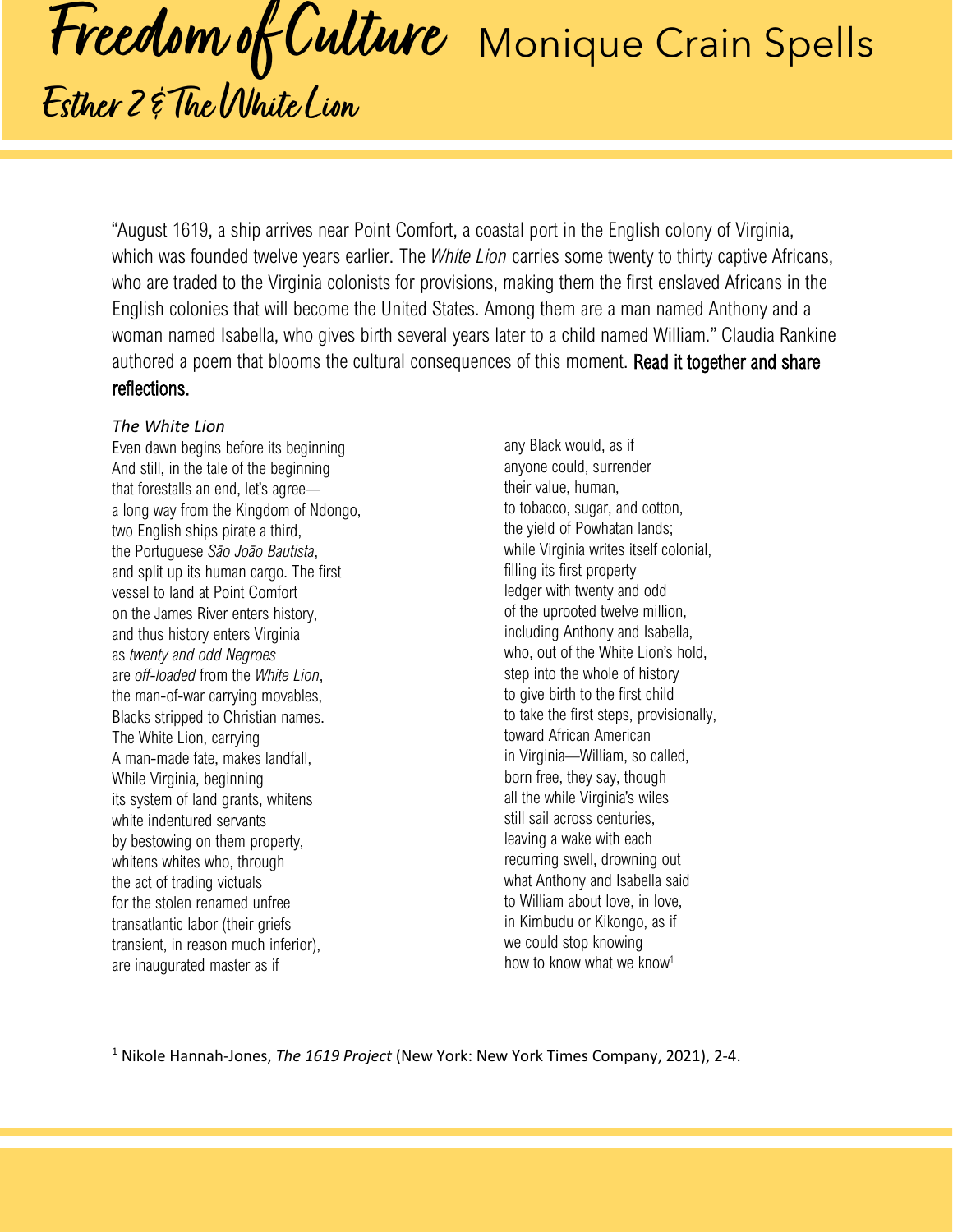The *White Lion* poem speaks of Kingdom Ndongo, man-made fates, history's entrance, the whitening of whites, the stolen renamed un-free, and of languages. The *White Lion* speaks to the end of one culture's freedom for the construction of another. We can point to the Book of Esther as a biblical example of one culture being pressed down for the furtherance of another.

In the second chapter of Esther, we meet a young girl named Hadassah. Hadassah's name reflected her Benjaminite culture. She had no mother or father to guard her freedom. Hadassah's cousin, named Mordecai, raised her after her parents died and she was later given the name Esther to hide her ethnicity. To protect her identity and her people, she kept her culture a secret. Participating in King Ahasuerus' exploitation—a parade of virgins, Hadassah won approval, celebration, and a crown from the dominant power, as Esther. We read on to learn, in later chapters of Esther, that safety found in pushing away culture, is fleeting. The season will arise when any marginalized culture comes forward to care for itself when the dominant culture is not yet motivated to care.

Take a moment to share thoughts about the second chapter of Esther. (20 minutes)

Have you ever hidden parts of yourself or your family to get along with others? Discuss.

#### [Watch now Maya Angelou perform her poem, "The Mask"](https://youtu.be/UT9y9HFHpU0). O:00-5:29

What did your heart hear from Dr. Maya Angelou? (15 minutes)

What did you see in her face during the poem? (15 minutes)

Rev. Monique Crain Spells serves as the Director of Christian Education and Faith Formation for Disciples Home Missions and the National Convocation of the Christian Church. Prior to this work, her primary ministry was theological education administration at Christian Theological Seminary and Brite Divinity School.

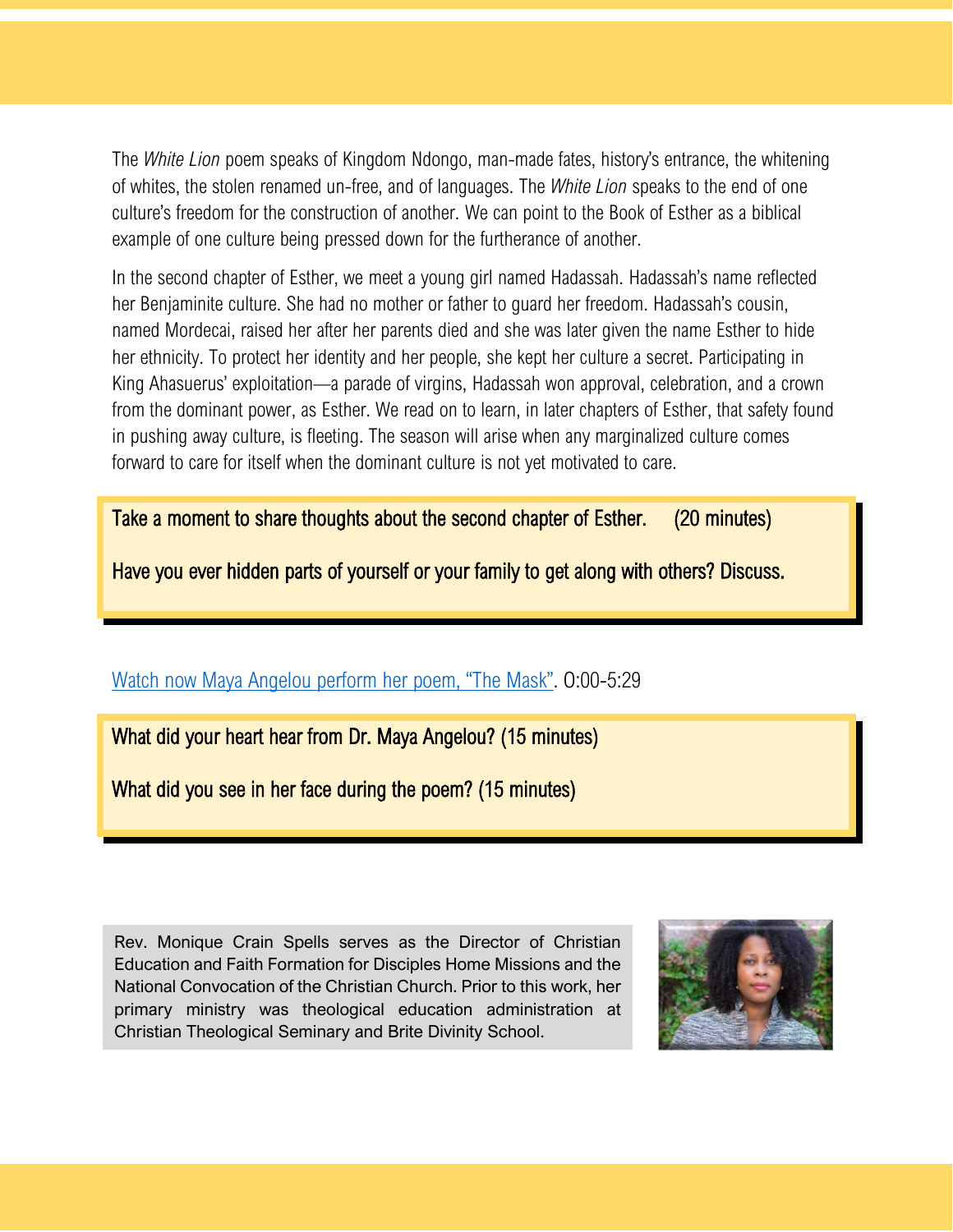## **Freedom of Culture** Luis Gierbolini  **Matthew 7:15-28 & Religion**

What does it mean when we hear people sing or say God Bless America? A simple one-verse song, written by Irving Berlin a Russian Jewish Immigrant, became the unofficial national anthem of the United States. Yet this song was not meant to be a patriotic song. It was meant to provide hope as war threatened. Unfortunately, in America, we turn hope into ideology (a system of ideas to build economic and political theory), ideology into law, and law into an idol (representation of a god). God bless America is the perfect example. What does it mean to bless?

Biblical delusion runs deep in the United States of America. These biblical delusions are the groundwork to justify slavery. For example, white enslavers formed an ideology that enslaved Black people were heathens—people without religion or God. Though "African men, women, and children who were captured and transported to the Americas on slave ships brought with them their own religious beliefs and practices…they were often seen as heathens by the colonist, who found justification for enslaving them in the interpretation of biblical scriptures, cursed be Canaan, a servant of servants shall he be unto his brethren. Theologians of the Reformation period understood Africans as descendants of Canaan and therefore destined to be enslaved."<sup>2</sup>

What happens when ideology becomes law? "The colony of Virginia in 1667 passed a law that said baptism does not alter the condition of the person as it pertains to their bondage."<sup>3</sup> If you were Black, enslaved, and "converted" to Christianity, it did not matter that you are free from sin and its bondage. You were not free from your enslaver. Laws such as the one passed in Virginia led the way to establish an invisible religious institution. Black church communities became a place where the Gospel was lived out differently. "The Black preachers and the emerging tradition of Black spirituals contributed to a different understanding of the gospel, one that encouraged and supported a longing for freedom."<sup>4</sup> These church communities worked tirelessly to become visible and live a vibrant Christian faith. Freedom is not an invisible institution.

Black churches and communities pressed on to establish the Free African Society. "It provided services in keeping with the gospel of the church, offered various kinds of aid and support to widows, orphans, the sick, injured, destitute, and those running from slavery." While they progressed, colonizers found new ways to push back each step of the way. The trinity of politicians, law enforcement, and Christians stood together. They idolized Jesus as a redeemer; a redeemer of the South, a world shaped and created for them. Violence once again became their means of pushing back…in ["The Land of Free".](https://youtu.be/TeQW-9Cg8qs)

 $3$  Ibid., 340.

<sup>2</sup> Hannah-Jones, 340.

<sup>4</sup> Ibid., 341.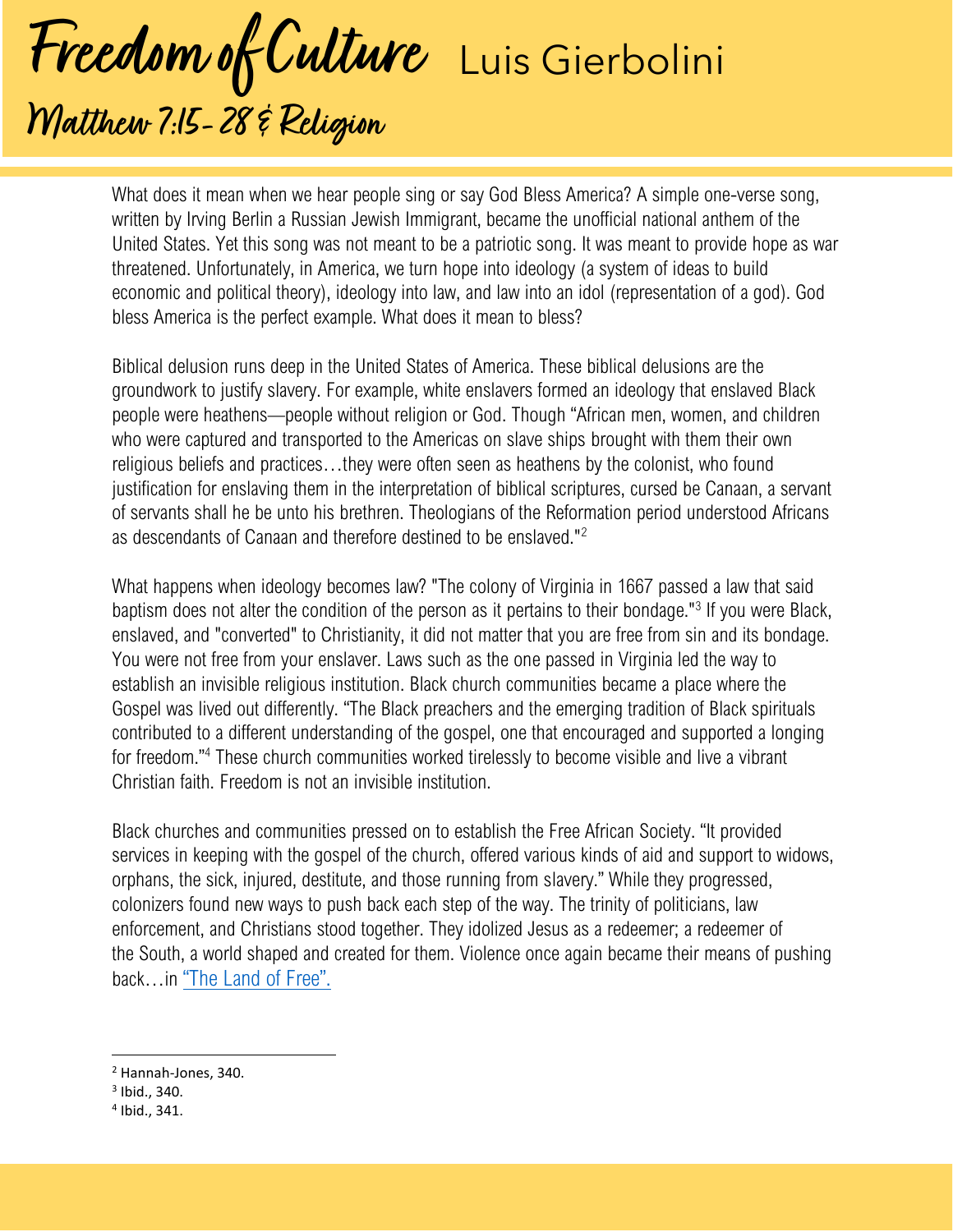We, however, should not be surprised. Jesus warned us of this behavior. In Matthew 7:15-28, at the end of the sermon on the mount, Jesus provided the golden rule "Therefore, you should treat people in the same way you want people to treat you; this is the Law and the Prophets." Jesus reminds those who are listening that the Gospel is ethical living. To live ethically with yourself and your neighbor is hard. He goes on to warn us. "The gate is narrow"; ethical living is practical, not dogmatic or dictatorial. Watch out, they come to you dressed like sheep, but they are vicious wolves inside. Watch what they produce. They will try to create correct beliefs, not proper living. Look at what they build their views on. Who has freedom? Is it devotion to ideology and the law? Or to the ethical teachings of Jesus. Which structure falls? Which one stands?

How are cultures included or excluded by laws? (15 minutes)

What power would you attribute to religious leaders? (15 minutes)

How would you describe a culture of Jesus? (15 minutes)

#### GROUP ACTIVITY:

Each person should receive a page from a book written in a foreign language. Give everyone about five minutes to review the page before asking each one to read their page aloud. Once everyone has attempted to read their page, try to talk to one another in that same language for about 10 minutes.

Discuss the difficulty and the duration of impossibilities from such a forced reality for 241 years kidnapping. (20 minutes)

Discuss the difficulty and beauty of establishing a culture like Jesus? (20 minutes)



Rev. Luis Gierbolini is a native Nuyorican (Puerto Rican from New York) and the Associate Pastor of Central Christian Church in Indianapolis, IN. Prior to serving at Central, he was a chaplain for the Indiana Department of Corrections at Pendleton Juvenile Correctional Facility and a professional chef in New York.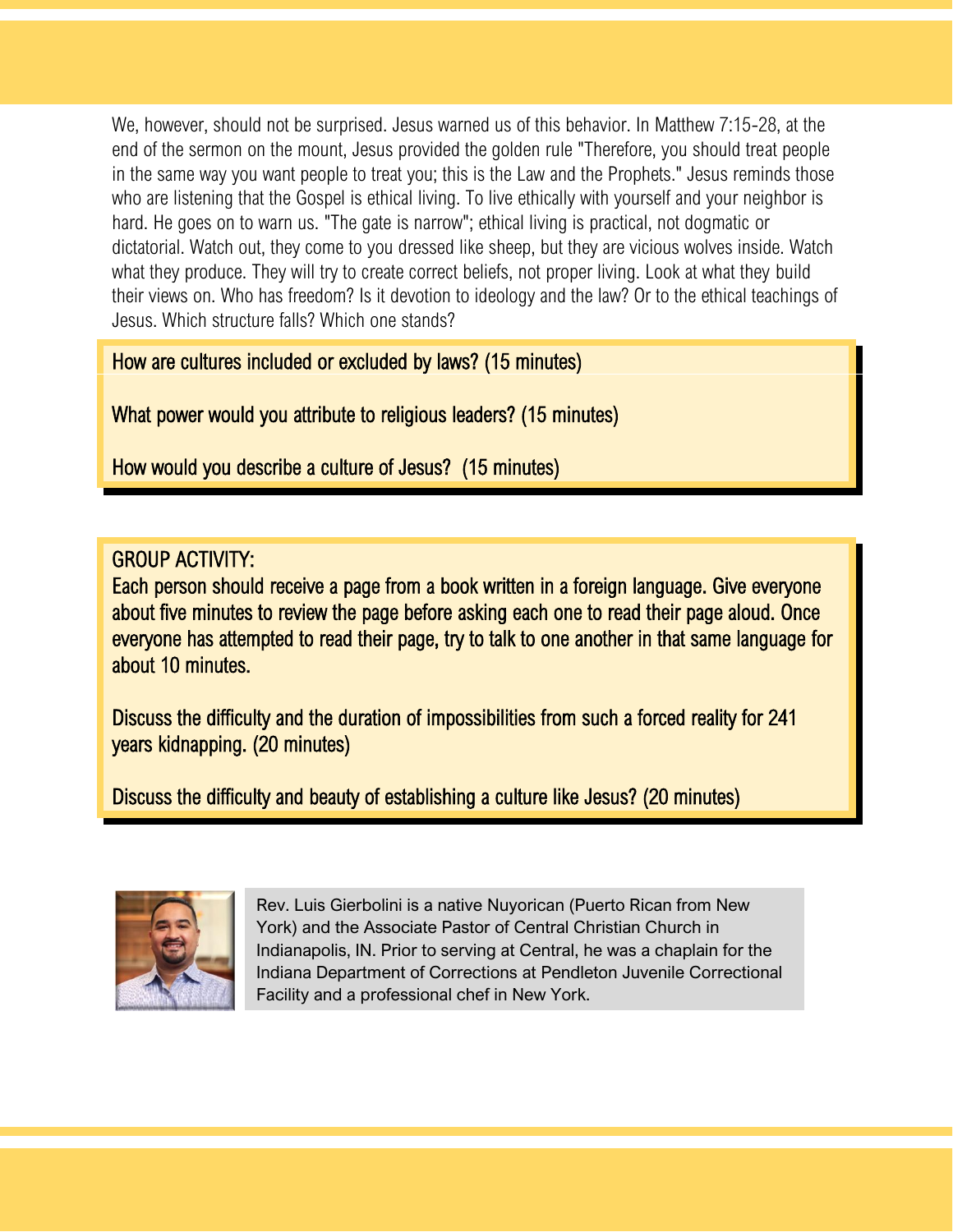**Freedom of Body: DAY TWO**

When we come to understanding around the term "body", it would be expected for Disciples to think of the Body of Christ. Even from that perspective, a "body" is a carrier. It is a container and vessel for life. Bodies have divine belonging. Their existence does not start with performance or productivity, but in the sacred breath of God. Only in death should our personhood be experienced as separate from our bodies.

The body involves amazingly integrated systems. The mind affects emotions, emotions affect the health of organs, and then organs send messages back to the mind. This all happens without external cause and consumer agendas. This all happens apart from and despite the "isms"—racism, sexism, heterosexism, ageism, ableism, and fundamentalism. The body, our bodies, all bodies deserve the utmost respect. If this were not so, why would we bring attention to the body of Christ every Sunday at The Table?

How we come to regard the body starts early. How we appreciate our own bodies can influence how we appreciate the bodies of others. The influential factors around the value of one's body will come from home, community, media, church, scripture, and self.

#### What are your first memories about your body or other people's bodies? (15 minutes)

Do you believe God lives in our bodies? (15 minutes)

When you hear "the body of Christ" during Communion, do you imagine the body of Jesus?

Abuses to humanity have desensitized us to the preciousness of bodies, all bodies. The more we see bodies of people, water, animals, or even trees destroyed, the more we run the risk of not caring enough. Here recently, the massacres in Buffalo, NY and Uvalde, TX have us emotionally wrecked, but to what end? Twelve million Africans were kidnapped, in their bodies, and enslaved across the world. The harm that is possible when we socially and legally disembody people is indescribable. We must see people, in their bodies, and love the full, unfragmented creation.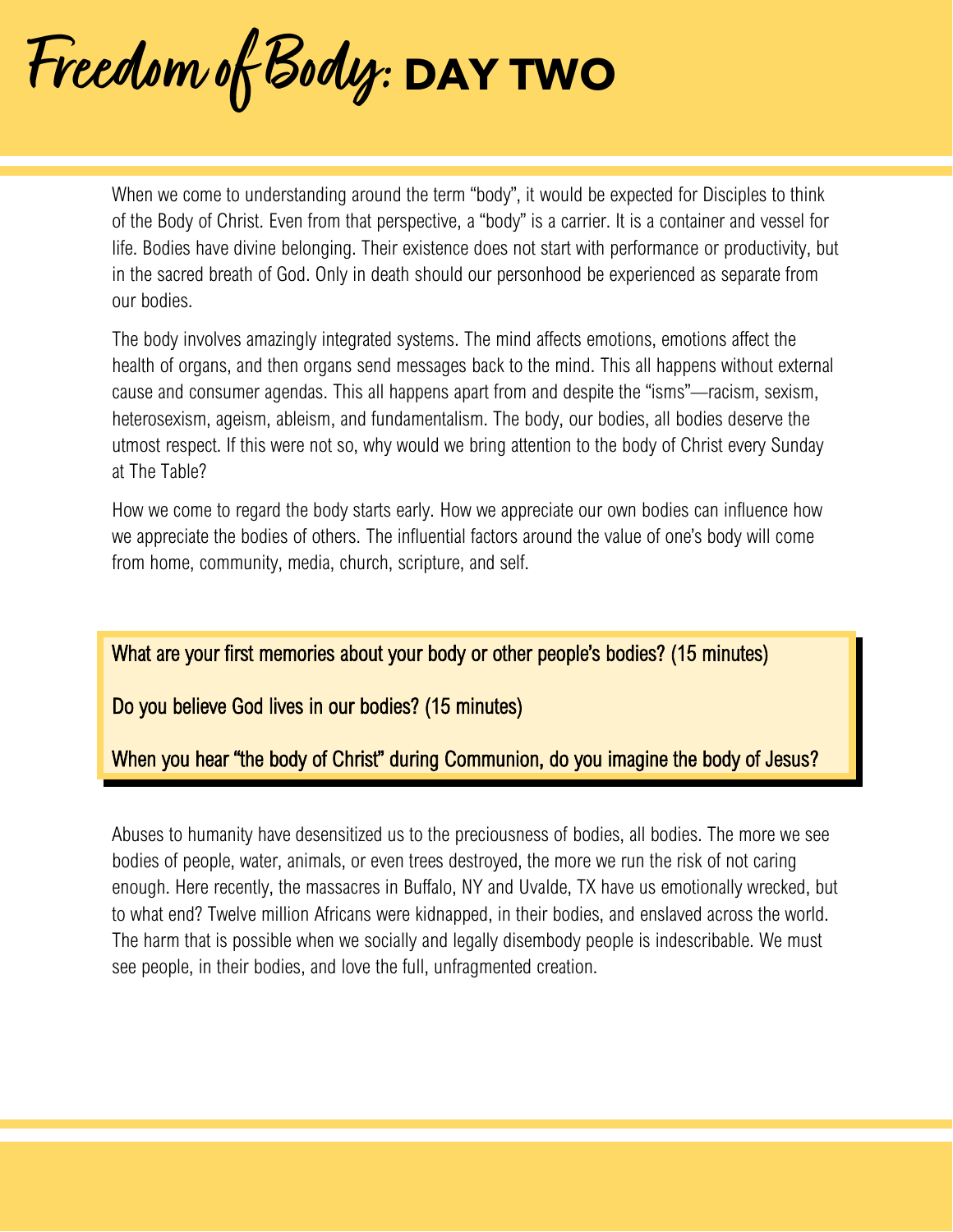## **Freedom of Body** Chesla Nickelson  **2 Samuel 11 & Enslaved Women**

As a child I was an avid Sunday school student. King David was a popular topic. We learned how he was chosen by God, killed a giant, won wars, and danced until his clothes came off. He was celebrated. On occasion we were taught he made a mistake by committing adultery with Bathsheba. This lesson was to teach us even God's chosen make mistakes sometimes.

The David and Bathsheba origin story is found in 2 Samuel 11. While David was strolling on the palace roof with a view of the city, he spotted the beautiful Bathsheba bathing. He wanted her. David, as the King with absolute power, inquired about her and learned of her father and her husband, Uriah, a solider in his army. David sent for Bathsheba. David raped Bathsheba.

We have no idea what Bathsheba's thoughts were. We do not know what she wanted. We only know what David wanted. When translated from the original Hebrew text, 2 Samuel 11:4 says, "he took her.<sup>in5</sup> She never had a chance to consent. This was not adultery. Bathsheba did not get a choice. However, over the years I have heard countless sermons, read many bible study lessons, and been in Sunday school classes that accused Bathsheba of being a cunning seductress who lured David. They reframed rape as an act of mutually desired adultery or as a trap Bathsheba set, making Bathsheba a predator and David a victim.

Some of the parallels between the way churches have taught about David's rape of Bathsheba and the way churches and society treat victims of sexual assault, especially black women are sinfully undeniable. Like Bathsheba, enslaved Black women did not get a choice and they often got blamed for abuses to their bodies. *The 1619 Project* reports, "Black women, because they were considered human chattel, had no legal right to bodily autonomy"<sup>6</sup>. Only the white slave owners had rights to and over their bodies.

The last enslaved people were told they were free on June 19, 1865, in Galveston, Texas. Juneteenth is a commemoration of that day and a celebration of freedom. Unfortunately, "with the end of slavery, racial classification no longer determined whether people were enslaved or free, but the ideas that denied Black women's bodily autonomy for nearly 250 years still held great force. The legal system that countenanced sexual violence against Black women and girls had required a moral excuse for its barbarism—especially in a nation that espoused ideals of female chastity and male civility. That justification came in the form of a particular kind of mythology...Whether free or enslaved, Black women were portrayed as always consenting and therefore unrapeable."<sup>6</sup>

<sup>5</sup> Wilda C. Gafney, A Women's Lectionary For The Whole Church (New York: Church Publishing,2021), 290.

<sup>6</sup> Hannah-Jones, 54.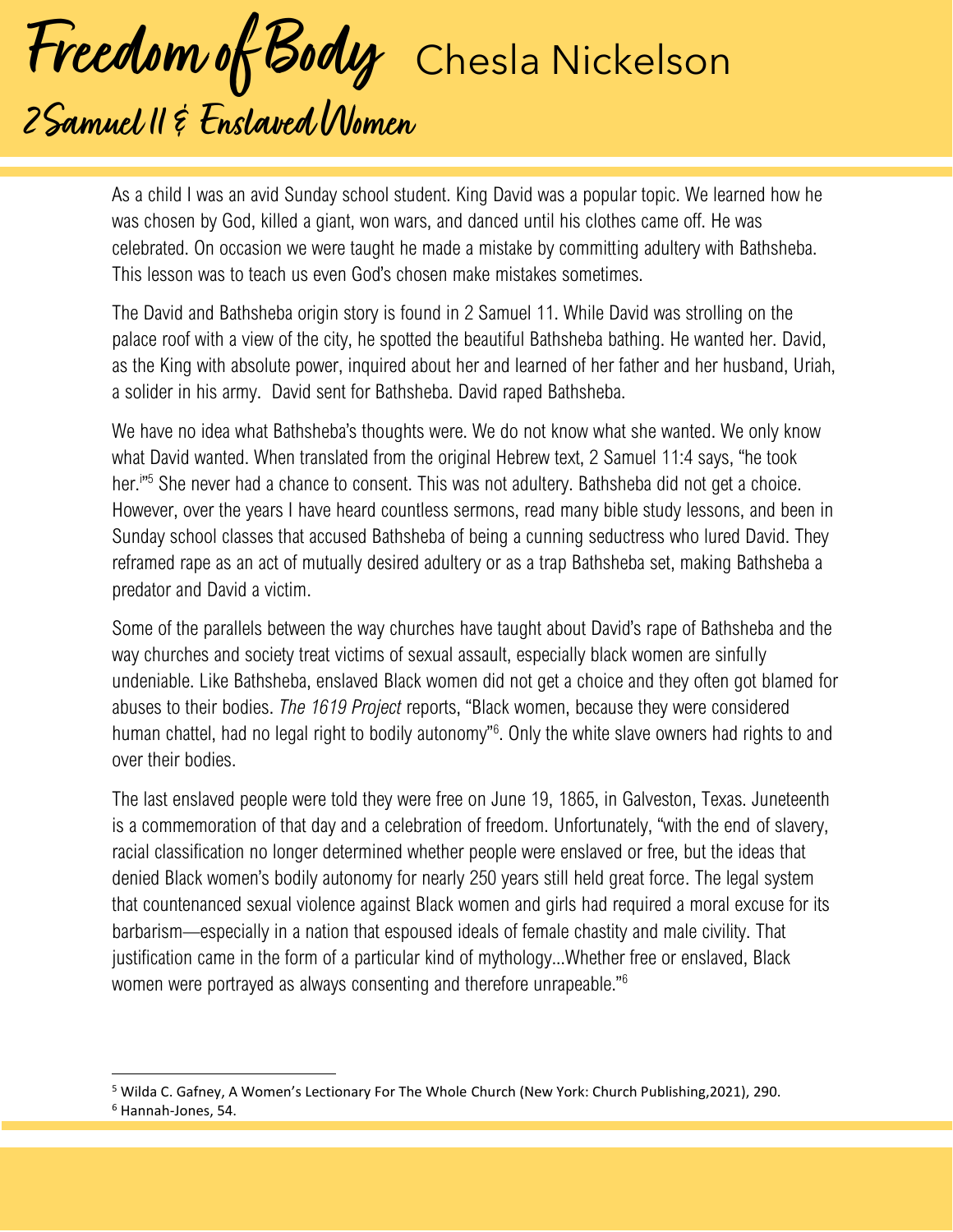When no longer enslaved, they were still far from freedom and bodily autonomy. The mythology developed during slavery, that Black women were hypersexual, lustful, and promiscuous, to justify the violation of Black women's bodies persisted. In the legal system, in churches, in newspapers and in backrooms these insidious demoralizing and dehumanizing characteristics were touted as truth and developed into the long-standing immoral expressions of Black women's sexuality. It was and is another way to dominate and hold power over Black women. As a result, Black women are less likely to be believed and more likely to be blamed when they report rape, sexual assault, or sexual harassment.

There is good news. "Despite the law's denial of their humanity, enslaved women devised numerous ways to claim some control over their lives. They escaped enslavers, endured severe punishments, pretended to be sick and cared for their children."<sup>7</sup> While we pray and do the work of dismasting systems that take away choice and bodily autonomy, we, too can devise ways to claim control. In 2022 there are Black women all over reclaiming control over their bodies. From the popular musical artist Lizzo choosing to declare her big Black body is good, worthy of love and not needing to be covered to Rev. Lyvonne Proverbs Briggs choosing to advocate for pleasure and teaching about a sensual and embodied faith; Black women are throwing detrimental shame in the trash and choosing unabashed confidence, joy, and love. They are moving *forward*. Having freedom of body, choosing to live into and embody the magnificence of these bodies, created in the image of God, is an aspect of the more abundant life Jesus came and sacrificed for us to have.

What is freedom of body? Freedom of body is the power to choose. That includes choosing to teach about David killing a giant, winning wars and how David sinned by abusing his power and violating Bathsheba's body.

[Watch now Michaela DePrince: Woman in the World.](https://youtu.be/KI7f6rb0WME)

What privilege in David's society allowed him to take Bathsheba? (20 minutes) Can you name myths, false stories, or stereotypes that have caused lasting harm?

What does the beauty of Michaela DePrince's dance bring to your mind? (15 minutes)



As an ordained Disciples of Christ Minister with a Master of Arts in Marriage and Family Therapy, Rev. Chesla helps people develop healthy, liberating, and pleasurable relationships. Her expertise lies in the nexus of spirituality, sexuality, self-care, and social justice.

<sup>7</sup> Hannah-Jones, 59.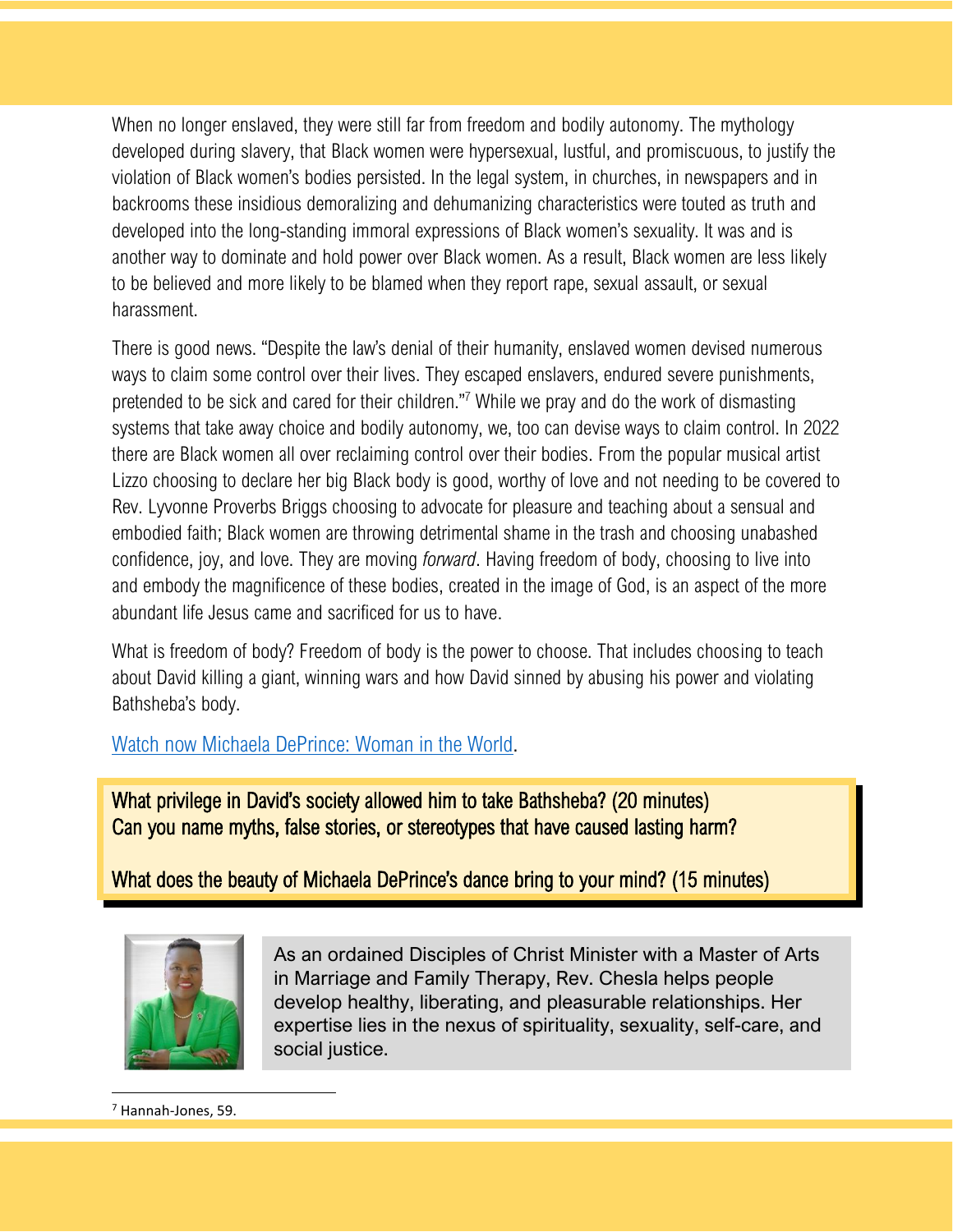Freedom of Body Monique Crain Spells  **Genesis 29:15-31 & Economic Systems**

On more than one occasion in ministry, when perplexed by the absurdity of a matter, I have been encouraged by an elder to "follow the money." In doing so, answers always emerge.

"By the time the Civil War began, in 1861, Southern states had established an elaborate governing framework for race relations. Through trial and error, as well as careful planning, white authorities had created oppressive laws and systems of patrolling, surveillance, and punishment, all of which were designed to protect enslavers and the white citizenry from the consequences of their own unmitigated violence and to ensure centuries of prosperity for the planter elite. If the Confederacy had been a separate nation when the Civil War began, it would have ranked among the richest in the world. As the historian Steven Deyle writes in *Carry Me Back: The Domestic Slave Trade in American Life*, the monetary value of the enslaved population in 1860 was "equal to three times the value of the entire livestock population, twelve times the value of the entire U.S. cotton crop, and forty-eight times the total expenditures of the U.S. federal government that year."<sup>8</sup>

Remembering how we opened Day Two discussing "body" as the extension of God's breath, it is hard to make sense of how slavery happened and happened for such a long time. However, when we slow down and process the enormous economy it created for thieves, the picture becomes clearer. Stolen land, free labor, and uninhibited profits with little personal cost are a recipe for God-less behavior. There is an African Proverb that says, "The axe forgets what the tree remembers." The glaciers of inequality alive in the daily experiences of enslaved African descendants are "the tree" with a long memory. Centuries of forced labor have a monetary value. Centuries of forced labor created a bankable economy for one group of people and their descendants. We see an example of such exploitation for profit in Genesis 29:15-31.

To be clear, Jacob and Laban were willfully participating in a system that disregarded women's bodies, so the root of this story is already disturbing in our "Freedom of Body" context. Still, let's dig deeper. Jacob has a heart for Laban's daughter Rachel. Laban agrees to give his daughter to Jacob after he works seven years of "free" labor on Laban's land. At the end of his labor, Jacob was tricked by Laban and given the older daughter Leah. Jacob was horrified, but insisted he had to have Rachel whom he

<sup>8</sup> Hannah-Jones, 112.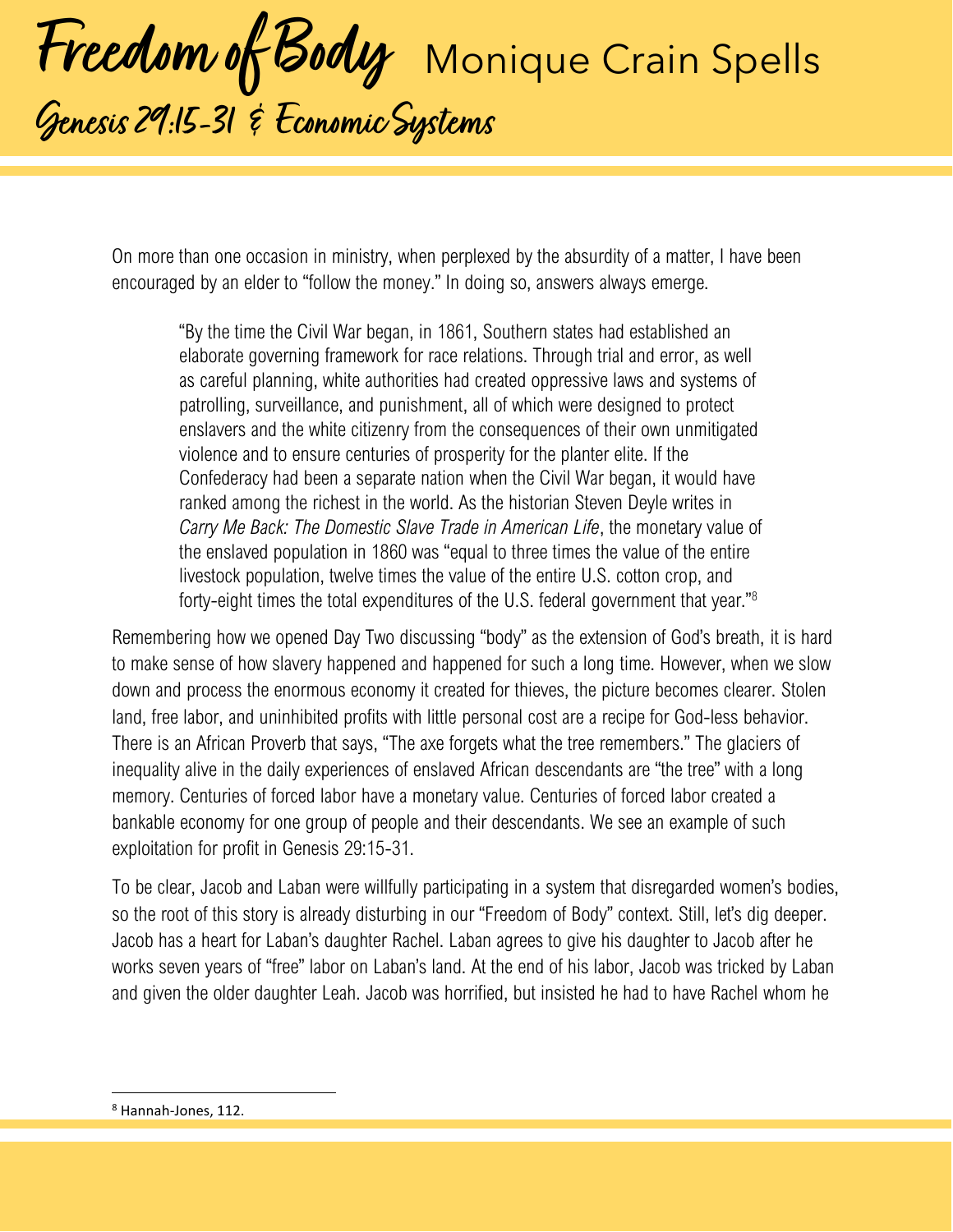loved. Laban agreed, but on one condition. Jacob would have to work for seven more years on Laban's land to have Rachel. He complied and was finally given Rachel, but there was strife.

How could there not be strife? A father sold his daughters for field labor. Leah was prostituted for Jacob's labor. No one has the right to take charge of another person's body without consent. No one has the right to profit from someone's body without consent. With enslaved people as with Leah and Rachel, their bodies were monetized. This is contrary to our shared understanding of "body." The breath of God is to be free, not the pawn of capitalism.

How has money been used for evil? (15 minutes)

How would you describe Laban? (15 minutes)

What thoughts come to mind for the exploited (enslaved people, Leah, and Rachel)? What does justice look like for them? (15 minutes)

#### GROUP ACTIVITY (45 minutes)

Give each participant a flat sheet, fabric paint, four safety pins, and a belt. Encourage them to design something that will adorn their body any way they like. Creativity is welcome. Freedom is expected.

After each one has completed their design, allow them to model and share the motivation for their design. Ask how each participant felt creating their design.

Let us move *forward toward* this sense of freedom!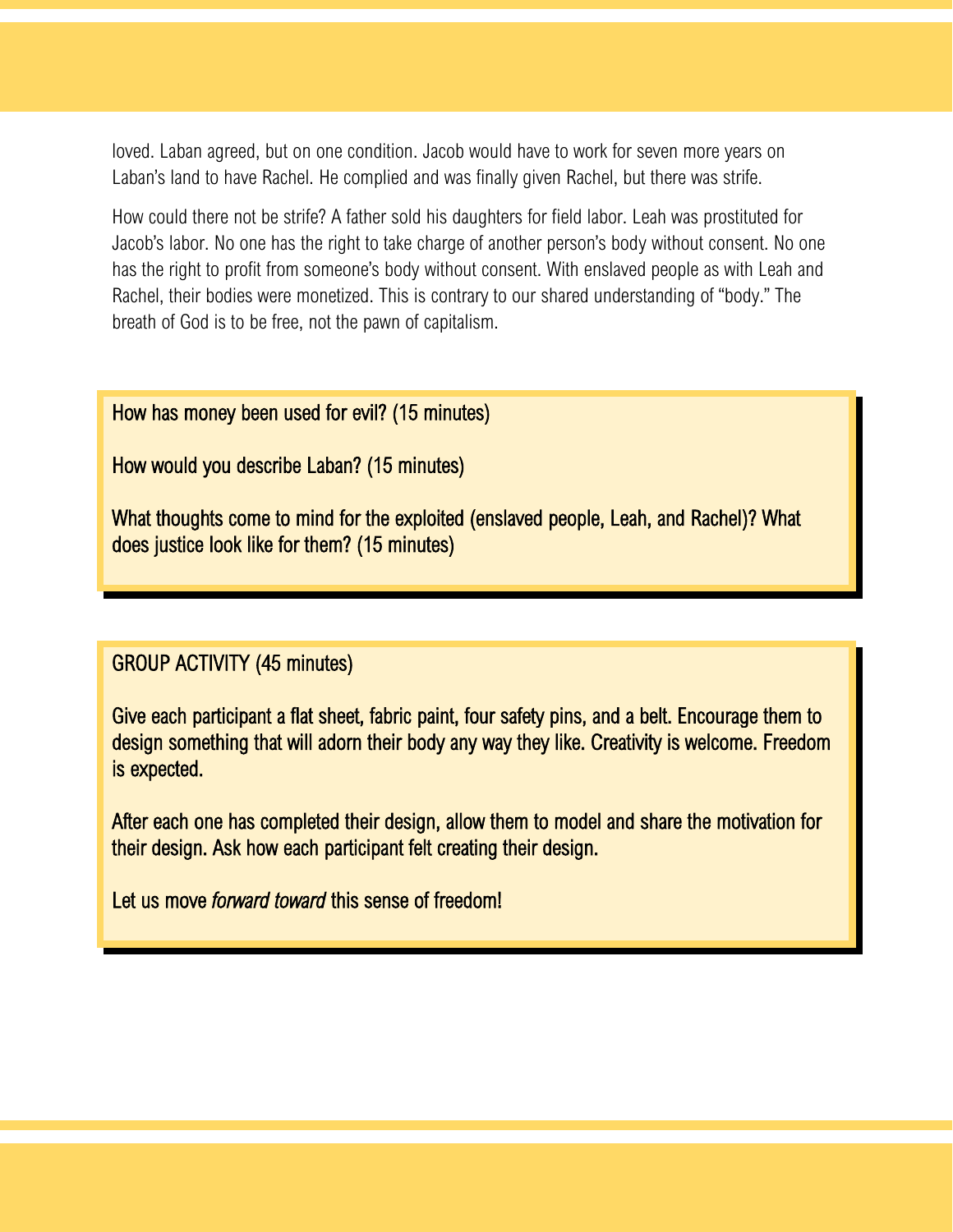# **Freedom of Mind: DAY THREE**

The mind is the epicenter of decision and messaging. It produces thoughts and filters thoughts. The mind gives our limbs and our voice instructions. It is powerful! To chain up, ignore, or reject one's own mind is torture. I can recall my Great-Aunt Viola struggling in her speech after suffering a stroke. She would remind me as a child that her mind was strong; it was just trapped in a broken body. My heart rejoices Aunt Viola never stopped putting her mind to work against her physical brokenness. Her love of interaction with us children was worth the struggle.

It is a thing of beauty to imagine something, write it down, plan to make it real in your life, and then live out what you imagined in the world. For African American people, freedom started in coastal West African nations, was held hostage over a few lifetimes, then reimagined, and is being lived out in the world again…little by little. The mind is and has been the driving force in the pursuit of freedom.

Here now Cynthia Erivo singing ["Stand Up" from the blockbuster movie "Harriet."](https://youtu.be/sn19xvfoXvk)

In the middle of song, she sings,

"Early in the mornin' Before the sun begins to shine We're gonna start movin' Towards that separating line I'm wadin' through muddy waters You know I got a made-up mind."

Again, the mind is a force. To make up one's mind is to send force in a particular direction. There would likely be no federal Juneteenth holiday if not for Opal Lee of Texas. Up in her years, she walked from Fort Worth to Washington D.C., petitioning for a Juneteenth holiday to celebrate the full emancipation of enslaved Black people across this country. Her mind was made-up. Her intention was good. As a result of her mind and her many supporters, scores more people in the country know the meaning of Juneteenth and the long path *toward freedom* for African American people.

### Relating to freedom, what have you made up your mind to do for yourself and others? Share. (15 minutes)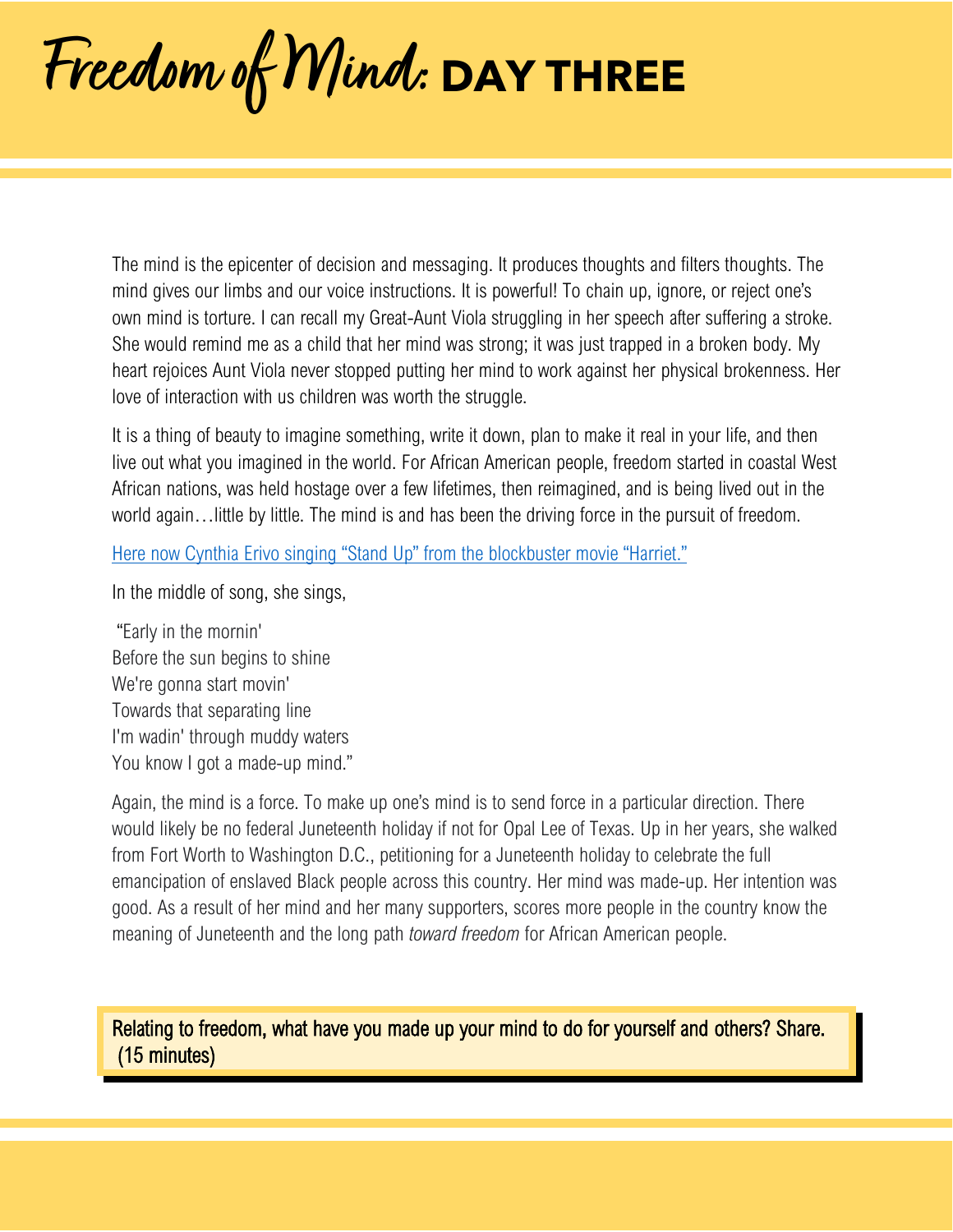Freedom of Mind Monique Crain Spells  **Luke 6:6-11 & The Negro Act of 1740 to the Harlem Renaissance** 

Luke 6:6-11 says,

"On another Sabbath he entered the synagogue and taught, and there was a man there whose right hand was withered. <sup>T</sup> The scribes and the Pharisees were watching him to see whether he would cure on the Sabbath, so that they might find grounds to bring an accusation against him. But he knew what they were thinking, and he said to the man who had the withered hand, "Come and stand in the middle." He got up and stood there. Then Jesus said to them, "I ask you, is it lawful to do good or to do harm on the Sabbath, to save life or to destroy it?" After looking around at all of them, he said to him, "Stretch out your hand." He did so, and his hand was restored. But they were filled with fury and began discussing with one another what they might do to Jesus."

Jesus had *freedom of mind*. It was the very thing that put a price on his head. He would not surrender his thoughts to the empire. Aware of his enemies' thoughts and God's thoughts about him, Jesus chose to follow his mind and bring about life. Even when faced with death, he retreated to the recesses of his mind and leaned *forward toward freedom*.

"May 10, 1740, The South Carolina Commons House of Assembly passed The Negro Act, making it illegal for enslaved Africans to move freely, assemble in groups, grow food, earn money, or learn to read or write."<sup>9</sup> We need to truly take in these restrictions of body and mind and realize what they were intended to do and intended to do for generations. The result of such bondage will take centuries and reparations to heal. Nonetheless, healing and reparations are worthy work. It is necessary work. The height of such a mountain has not kept African Americans from climbing. How do an enslaved people go from The Negro Act of 1740 to the Harlem Renaissance in 1925? They kept their culture, body, and minds committed to freedom. In the forms of poetry, literature, art, dance, and all manner of imaginative expression, they assembled, learned, and earned their way right out of the Negro Act's generational trap.

Like Jesus, African Americans saw their enemies watching to set traps. Like Jesus, African Americans knew healing was necessary, regardless of how inconvenient. Like Jesus, African Americans knew to save life, their own lives. They knew they would have to think for themselves a new way of living and they did!

Where do you see Jesus at work today irritating systems of oppression? (15 minutes)

<sup>9</sup> Hannah-Jones, 66.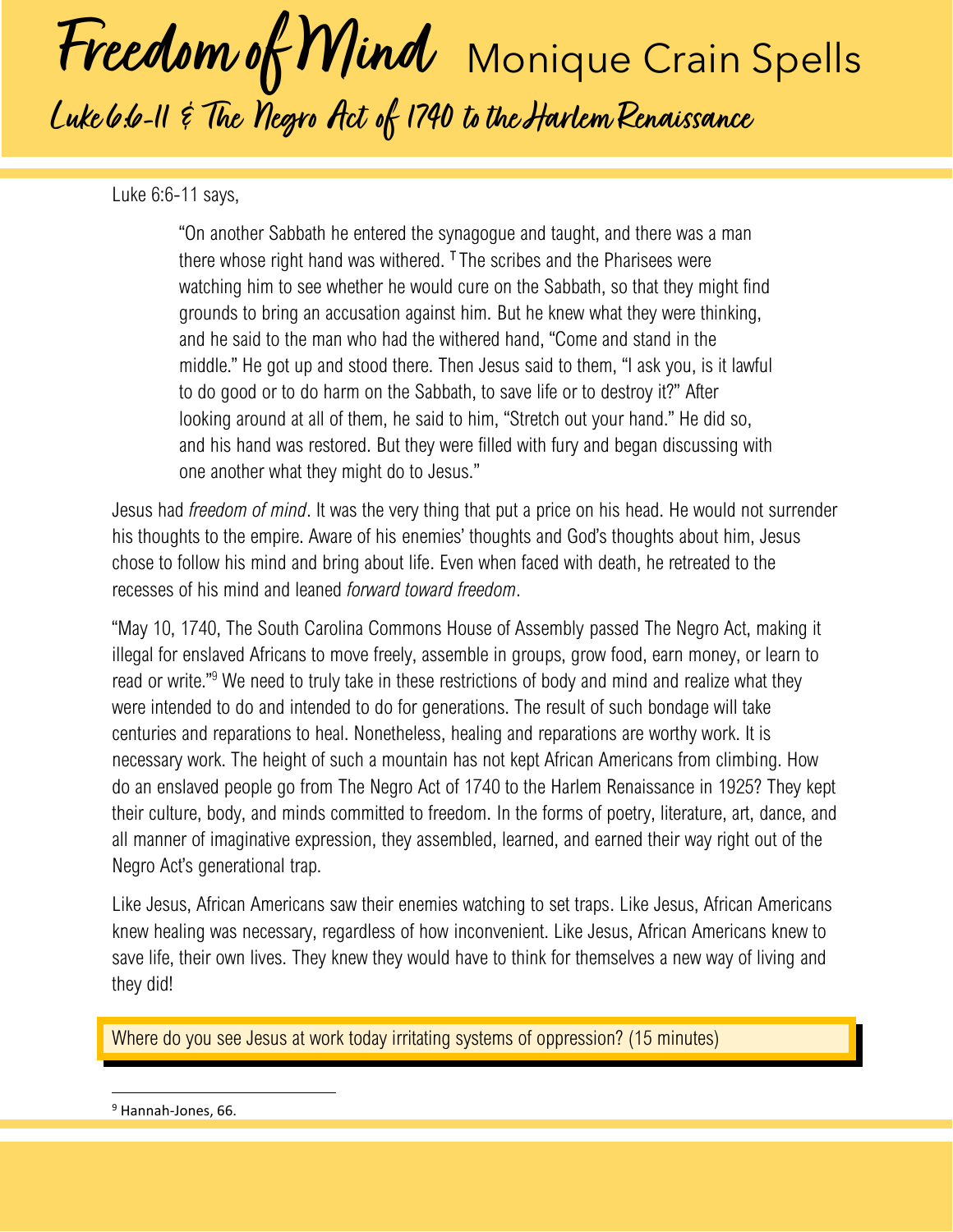Freedom of **Mind** Olivia Updegrove

 **Daniel 3&The 1960 Woolworth'sSit-in** 

Simon says… "Sit down." Simon says… "Stand Up."

As little kids, we all quickly learned that "Simon" has power. If you don't listen closely to "Simon" then you are going to be out. You could rarely win the game, and the person being "Simon" doesn't want us to win. Simons like to trick us. Simons likes to be in charge. Simons likes power. (We must also admit that sometimes we like being Simon.) Yet… what happens as we grow up and realize that we should not have to follow Simon? There are more "non-Simons" who deserve to be able to stand when they want to stand and sit when they want to sit. There are more people who are "out" than "in." Simons get angry, trickier, and worse. Do we fight harder to become a "Simon"? Or… In this pinnacle moment of our realization that there are more people without power, we have to ask… Why does Simon have the power? As faithful people, don't we believe that God is the "Simon" that we should follow? God, however, is not a Simon that says, "You're Out," but a Simon that seeks for us to all "Be in."

God says… "Love." God says… "Love everyone." God says… "Love me too."

Daniel's friends, Shadrach, Meshach, and Abednego did not listen to the earthly "Simon." The king of Babylon wanted them to follow him first, but they refused to play his game. They chose to be "out" in the king's game. Their faith chose to follow another, more profound power first…God. But choosing to not play the game in the "way it has always been done" can get many people in trouble. Lots of people are not only "out" but they will be punished for not playing. Shadrach, Meshach, and Abednego were to be killed for not bowing down to the king of Babylon. They were placed in a fiery furnace where witnesses saw that three of them *did not* burn, and a fourth person seemed to be with them. The next day the three of them were able to stand up and walk out. This left people to wonder about who else was with them as they faced death and instead found life.

"In 1960, four Black college freshmen from North Carolina Agricultural and Technical State University, begin a sit-in at a segregated whites-only counter at a Woolworth's in Greensboro. The protest quickly spreads to dozens of other cities around the country. Over the summer, numerous establishments across the South, including the Greensboro Woolworth's, desegregate their dining rooms."<sup>10</sup> Like Shadrach, Meshach, and Abednego they decided not to play the game that constantly made them lose. They could have been killed. Repeat… *they could have been killed.*

<sup>10</sup> Hannah-Jones, 328.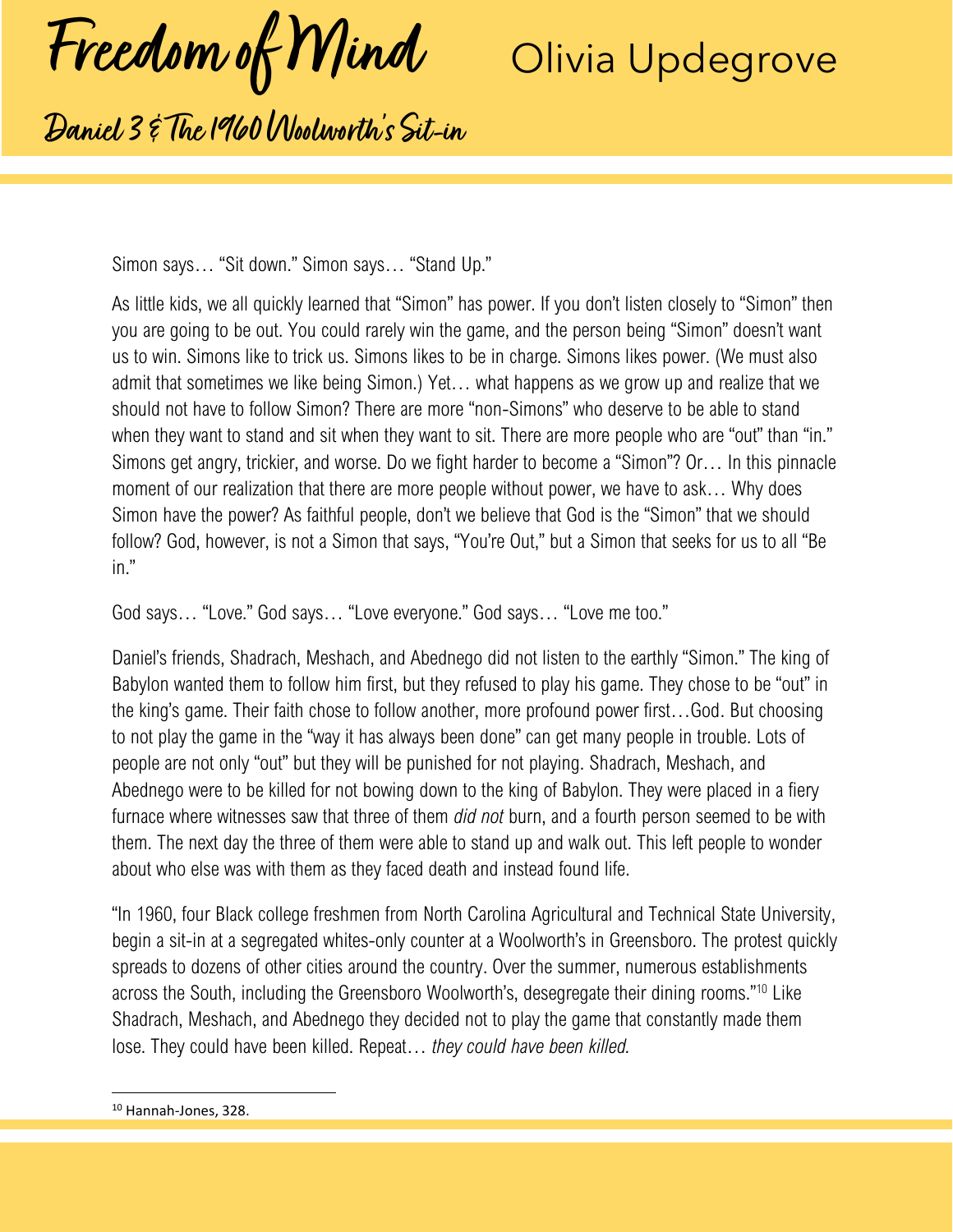I don't know what empowered them to take that risk to sit, other than a deep knowledge that we live in a world where we should all be free to be "in." God wants us "in." I wonder if they felt a presence that gave them strength in the face of fear. Those four Black men, Franklin McCain, Joseph McNeil, David Richmond, and Ezell Blair, Jr., found more people who were already "out" and as the numbers grew, many continued to "sit" in places they were not allowed to be, even though "Simons" wanted them to stand somewhere else. Simon can't play "Simon's game" if no one will play with Simon. These young men changed the game. They turned off some of the heat from the fiery furnaces that tried to stop them and others. Like Daniel's friends, they found a way to receive life in the face of death. They trusted in something greater than themselves. They sought a fair life.

How do we or will we give life in the face of so much death? How do we live a life that trust in God's love for creation? Because there are still many who play "Simon says." As we find comfort in the lifegiving responses of those in our biblical and historical stories, we must ask ourselves – what game are we playing? Are the rules fair? Are they faithful? Are they giving life to God's creation? Yet, it is okay to fear the fiery furnaces. It is hard to be "out." But once you realize there are friends, people who will sit with you, and a God that will be with you… You get a glimpse of a world where there are no "games." All you have to remember is, God says… "Love." God says… "Love everyone." God says… "Love me too."

How do you determine which voices you will follow? (15 minutes)

How do you believe one prepares their mind to take a stand? (15 minutes)

What does God call us to stand for in this world? (15 minutes)



Rev. Dr. Updegrove is an ordained minister in the Christian Church (Disciples of Christ) and currently serves as the Minister for Ministries Across Generations for Disciples Home Missions. She attended seminary at Lexington Theological Seminary and completed her doctoral work at Claremont School of Theology with an emphasis in preaching.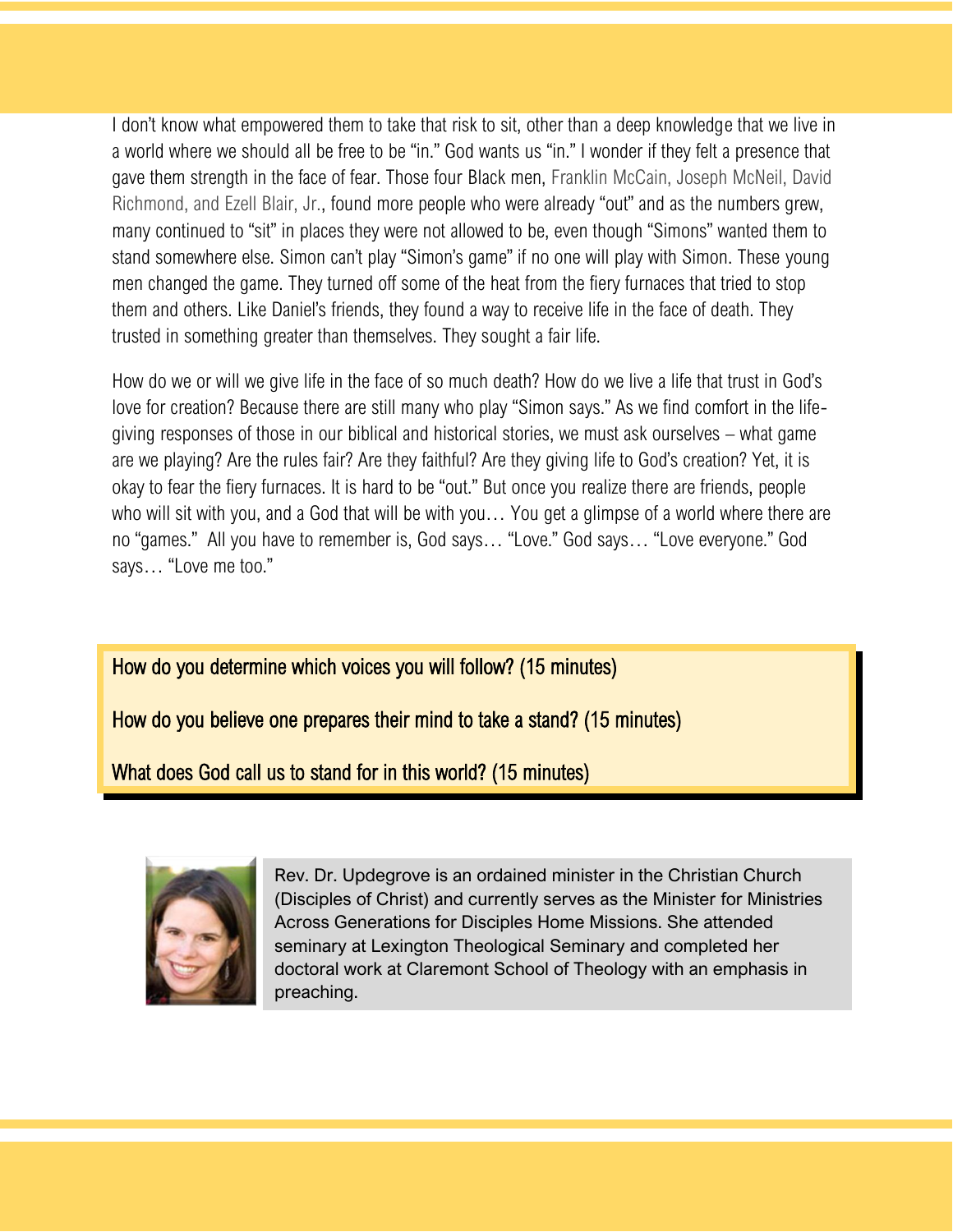## **Forward Toward Freedom: CLOSING RITUAL**

Leader: We find ourselves in June. It is a wonderful time to lift up freedom!

People: It was June, in Galveston, TX, where they celebrated the 1865 emancipation of all enslaved people in the United States. Free people gathered and called it Juneteenth.

Leader: We remember the beginning of this long story, the middle, & what has yet to end?

People: We remember the *White Lion*. We remember the emergence of the Black church in the *Free African Society*. We remember the enslaved woman's abused body. We remember the economy built by slaves. We remember The Negro Act and the Harlem Renaissance. We remember the North Carolina A&T freshmen at a Woolworth's counter.

Leader: We remember Hadassah. We remember Bathsheba. We remember Leah and Rachel. We remember Shadrach, Meshach, and Abednego. We remember Jesus.

People: In our remembering, let us remember to move forward…Forward toward Freedom-- Freedom of Culture, Freedom of Body, and Freedom of Mind.

Leader: Let us each call the name of a freedom fighter in our lives.

(Allow time for names)

- Leader: Stand to your feet, put one hand on your heart and stretch one hand toward God's great sky. Now, as loud as you can, call your own name. (Allow the self-proclamations to ring out in the space)
- People: With the help of God, we will go forward toward freedom! Amen.